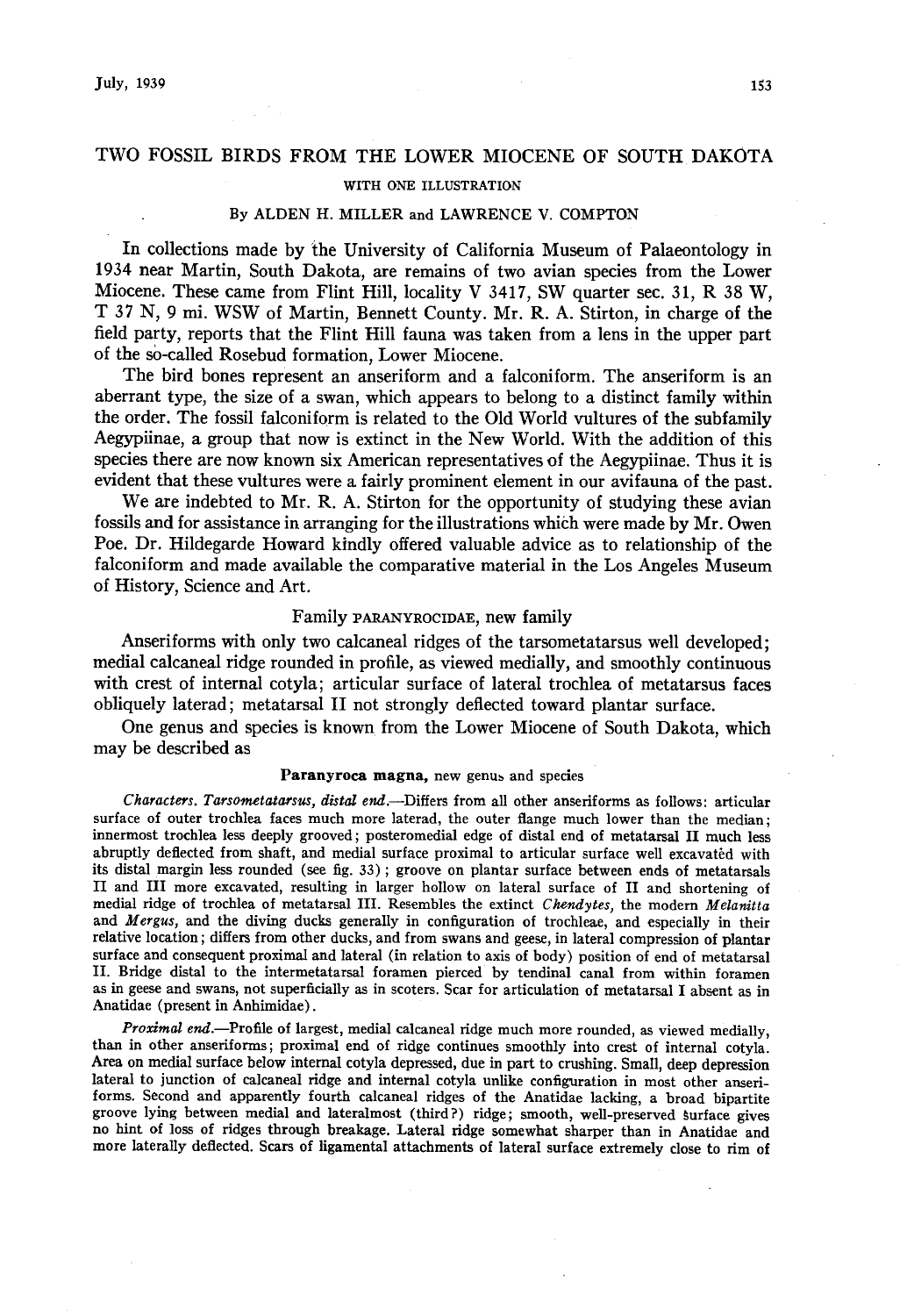**cotyla; diving ducks, of all anatids, most nearly approach this condition (exact configuration subject to much individual variation). Anterior part of proximal end broken away. Articular surfaces poorly preserved, but general configuration much as in Anatidae, not as in Anhimidae.** 

Shaft.--Anterior medial ridge of shaft immediately distal to head not strongly concave as in scoters and *Chendytes*, but straighter as in swans and geese. Proportions of shaft and ends similar **to those in swans and geese.** 

**Type.-Left tarsometatarsus, nearly complete, no. 34456 Univ. Calif. Mus. Pal., field no. 1020, from Lower Miocene, Rosebud formation, 9 mi. WSW Martin; Bennett County, South Dakota. Collected by R. A. Stirton, June 13, 1934.** 

**Measztrements.-Type, total length from prominence on posterior rim of internal cotyla, 111.0**  mm.; transverse diameter across trochleae, 21.2; least transverse diameter of shaft, 9.0.

**Second, incomplete left tarsometatarsus, distal end only, no. 34457, field no. 1020, same locality as type, transverse diameter across trochleae, 20.2 ; least transverse diameter of shaft, 9.0.** 

**Paranyroca was a large anseriform, the size of a whistling swan, and considerably specialized for swimming and diving. In adaptive type it paralleled the modern diving ducks (Nyrocinae) . This is seen especially in the arrangement af the trochleae and in the lateral compression of the distal end of the tarsometatarsus; this trend in configuration reaches an extreme in the grebes and loons. The proximal end of the tarsometatarsus of Paranyroca does not show any special modification for diving, but it does not depart greatly from the pattern of the Nyrocinae. In a few particulars, such as the straight anteromedial ridge of the shaft just distal to the head and in the moderate height of the principal calcaneal ridge, it is less specialized for aquatic activity.** 

**The configuration of the hypotarsus differs strongly from that of other members of the suborder Anseres and represents a primitive state in the evolution of tendinal grooves. This condition is roughly equivalent to that in the screamers, suborder Anhimae. However, the latter in many other respects, such as the configuration of the proximal articular surfaces, the development of the first metatarsal and the arrangement of the trochleae, are widely set apart from typical anseriforms. Actually the hypotarsus of Paranyroca resembles that of the albatrosses as much as it does that of the screamers.** 

**We may conclude that Paranyroca represents a distinctive and primitive anseriform family which may have some special phylogenetic relation with the Nyrocinae of the Anseridae. It shows more affinity to the Anseridae than does the Anhimidae and may be included with the former in the suborder Anseres.** 

**The only other North American anseriform fossil known from the Miocene is Presbychen abavus from the Temblor formation in California. This species is based on the distal end of the tibiotarsus. Wetmore (Proc. Calif. Acad. Sci., vol. 19, 1930, pp. 92-93) emphasizes its resemblance to Branta canadensis and places it in the Anatidae. There seems to be little to suggest aberrancy of the degree seen in Paranyroca. Ckendytes of the Pleistocene is typical of the Nyrocinae, although much larger than living members of that group.** 

**Of other fossil anseriforms, there are only two that represent distinct subfamilies under the Anatidae. Eonessa anaticula (Wetmore, Jour. Paleo., vol. 12, 1936, p. 280) of the Eocene of Utah is known from wing bones that differ in a number of particulars from those of the Erismaturinae, the modern group that Eonessa approaches most closely. There is no means of determining any affinity of Eonessa with the much larger**  Paranyroca. Romainvillia (Lebedinsky, Mem. Soc. Paleo. Suisse, vol. 47, no. 2, 1927, **p. 1) was placed in a separate subfamily (Romainvillinae) by Lambrecht (Handbuch Palaeornith., 1933, p. 351). It was found in the Upper Eocene of the Paris Basin and, among other parts, is known from an incomplete tarsometatarsus. The hypotarsal region**  is lacking, so that it is not known whether it was primitive, as is *Paranyroca*, in the **configuration of this region. The articular surface of the lateral trochlea is not directed**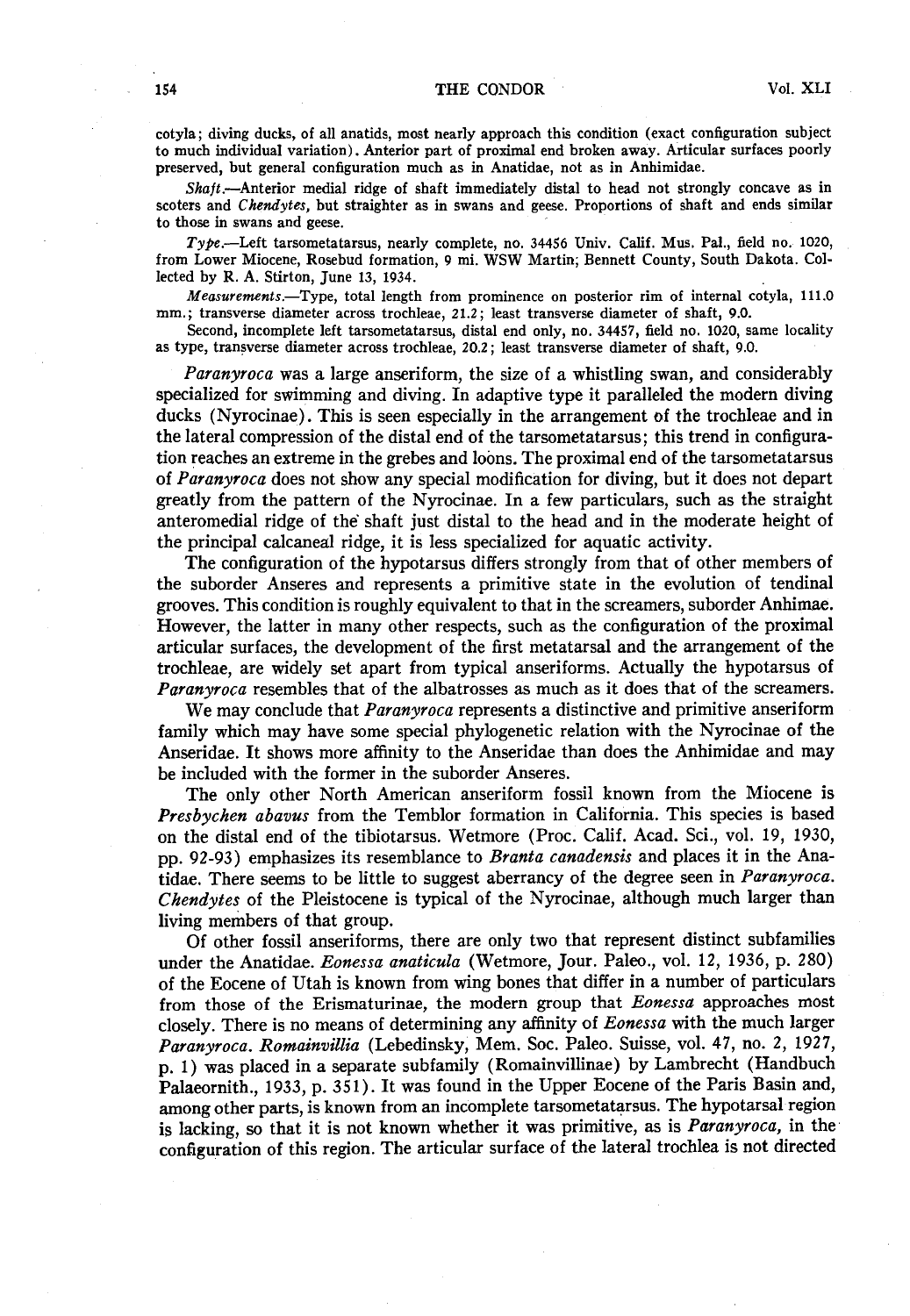

**Fig. 34. A, C, D, E, tarsometatarsus of Paranyroca magna, type, no. 34456 Univ. Calif. Mus. Pal., all 'natural size; A, articular surface of proximal end; C, anterior view; D, medial view; E, posterior view.** 

**B, internal aspect of distal end of ulna of Palaeoborus rosaks, type, no. 34452, Univ. Calif. Mus. Pal.,**  $\times$  **1%.**